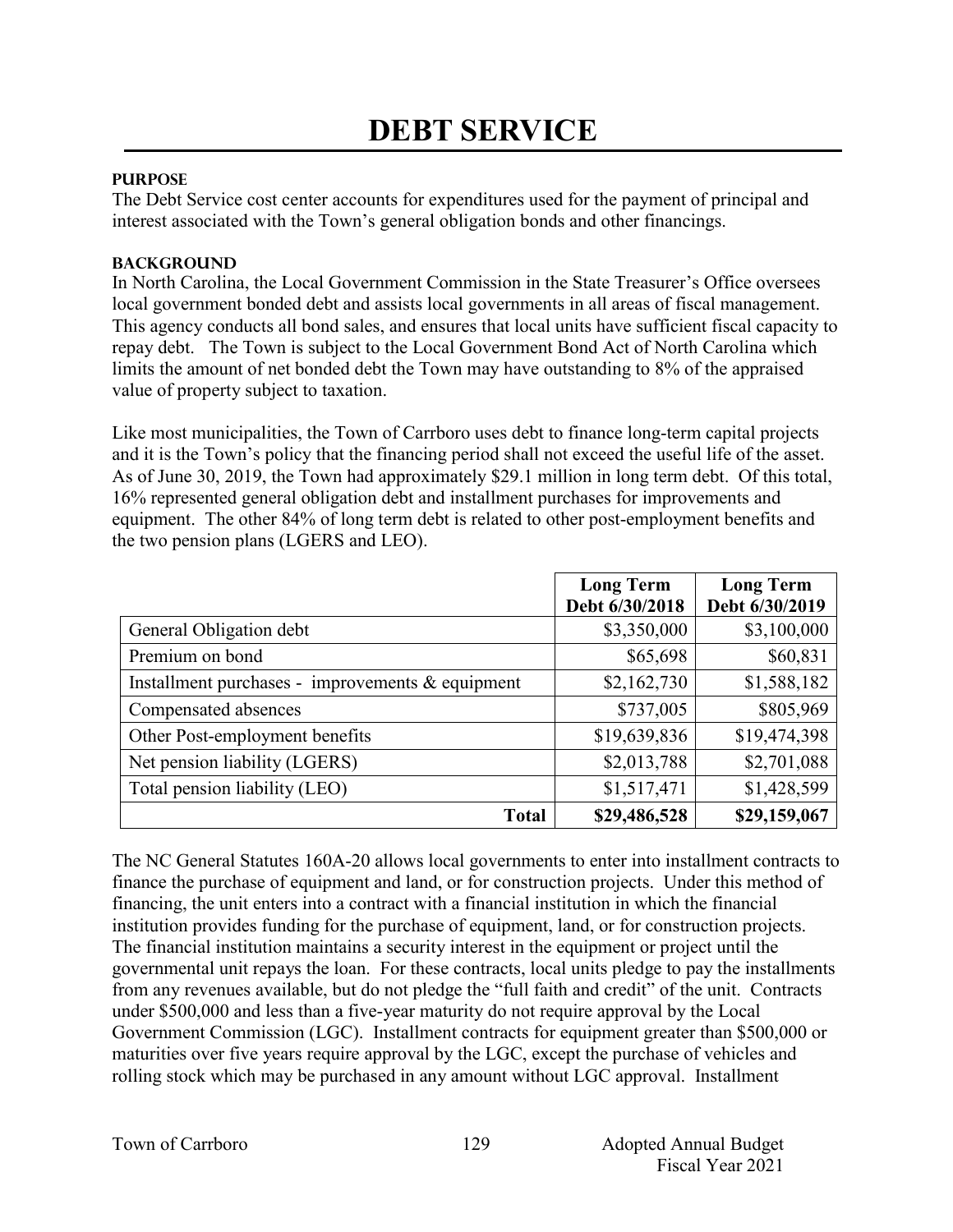contracts involving improvements to land or buildings require approval by the LGC regardless of the dollar amount or maturity involved.

In January 2013 the Town issued \$4.6 million of general obligation bonds for construction of sidewalks and greenways. These general obligation bonds were authorized by the voters in November 2003. The Town began construction of projects in FY 2005-06 by issuing a series of bond anticipation notes requiring only interest payments until the issuance of the general obligation bonds in January 2013. General obligation bonds are collateralized by the full faith, credit, and taxing power of the Town and generally allow for longer loan terms than other types of financing (up to 20 years) and require a lower interest rate than other types of financing.

Other long term debt noted above includes reserves for compensated absences which is the amount the Town owes for future payments for employee vacation. Net pension obligations represent the annual required contribution for retirement benefit to law enforcement officers.

| <b>Project</b>                          | <b>Issue \$</b> | <b>Principal</b> | <b>Interest</b> | <b>Total</b> |
|-----------------------------------------|-----------------|------------------|-----------------|--------------|
| SIDEWALKS & GREENSWAYS GO BONDS         | \$4,600,000     | \$250,000        | \$67,500        | \$317,500    |
| <b>TOTAL GENERAL OBLIGATION BONDS</b>   |                 | \$250,000        | \$67,500        | \$317,500    |
|                                         |                 |                  |                 |              |
| <b>FIRE SUBSTATION</b>                  | \$3,250,000     | \$216,667        | \$23,850        | \$240,517    |
| <b>TOTAL LONG-TERM INSTALLMENT DEBT</b> |                 | \$216,667        | \$23,850        | \$240,517    |

#### **Current AND FUTURE Debt**

**EQUPMENT/VEHICLES \* \$518,637 \$28,579 \$547,216** 

 *\* Includes estimated payments for new installment financing to be issued in FY 2020 and FY 2021.*

The Town is looking to finance a major building next year. In addition, the Town plans to finance the 2020-21 equipment purchases, shown below, with installment financing.

## **VEHICLES AND EQUIPMENT TO BE PURCHASED IN FY 2020-21:**

| Department   | <b>Vehicles/Equipment</b> | <b>Cost Estimate</b> |  |
|--------------|---------------------------|----------------------|--|
| Police       | 6 Vehicles @ \$56,000     | 336,000<br>S         |  |
| Fire         | Fire Tanker Truck         | 350,000              |  |
| Fire         | Ford Explorer Hybrid      | 49,000               |  |
| Public Works | <b>Boom Truck</b>         | 155,000              |  |
| Public Works | 2 Pickup Trucks           | 64,000               |  |
|              | <b>Total</b>              | 954,000              |  |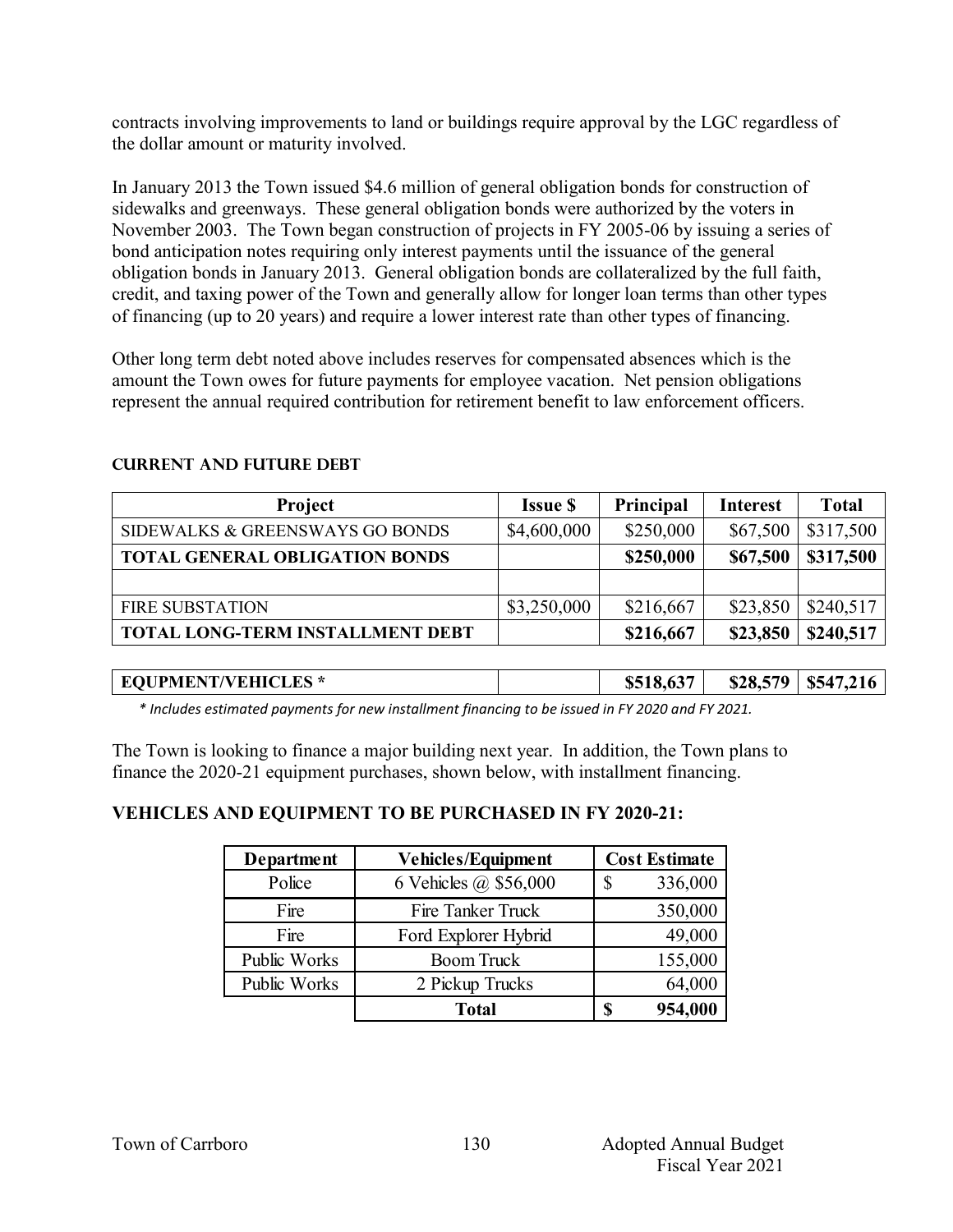# **Budget summary - debt service**

|                            |              | 2018-19<br><b>Actual</b> | 2019-20<br><b>Adopted</b><br><b>Budget</b> | FY 2020-21<br><b>Adopted</b><br><b>Budget</b> | <b>Pct Change</b> |
|----------------------------|--------------|--------------------------|--------------------------------------------|-----------------------------------------------|-------------------|
| Operating                  |              | 951,169                  | 1,245,244                                  | 1,105,233                                     | $-11.2%$          |
|                            | <b>TOTAL</b> | \$951,169                | \$1,245,244                                | \$1,105,233                                   | $-11.2%$          |
|                            |              |                          |                                            |                                               |                   |
| <b>General Revenues</b>    |              | 951,169                  | 1,245,244                                  | 1,105,233                                     | $-11.2%$          |
| <b>Department Revenues</b> |              | $\overline{\phantom{0}}$ |                                            |                                               | #DIV/0!           |

#### **CHANGES IN BUDGET FROM PRIOR YEAR ADOPTED BUDGET:**

Principal and interest payments will decrease in FY21 primarily due to the absence of installment financing in FY19 for the purchase of Town vehicles.